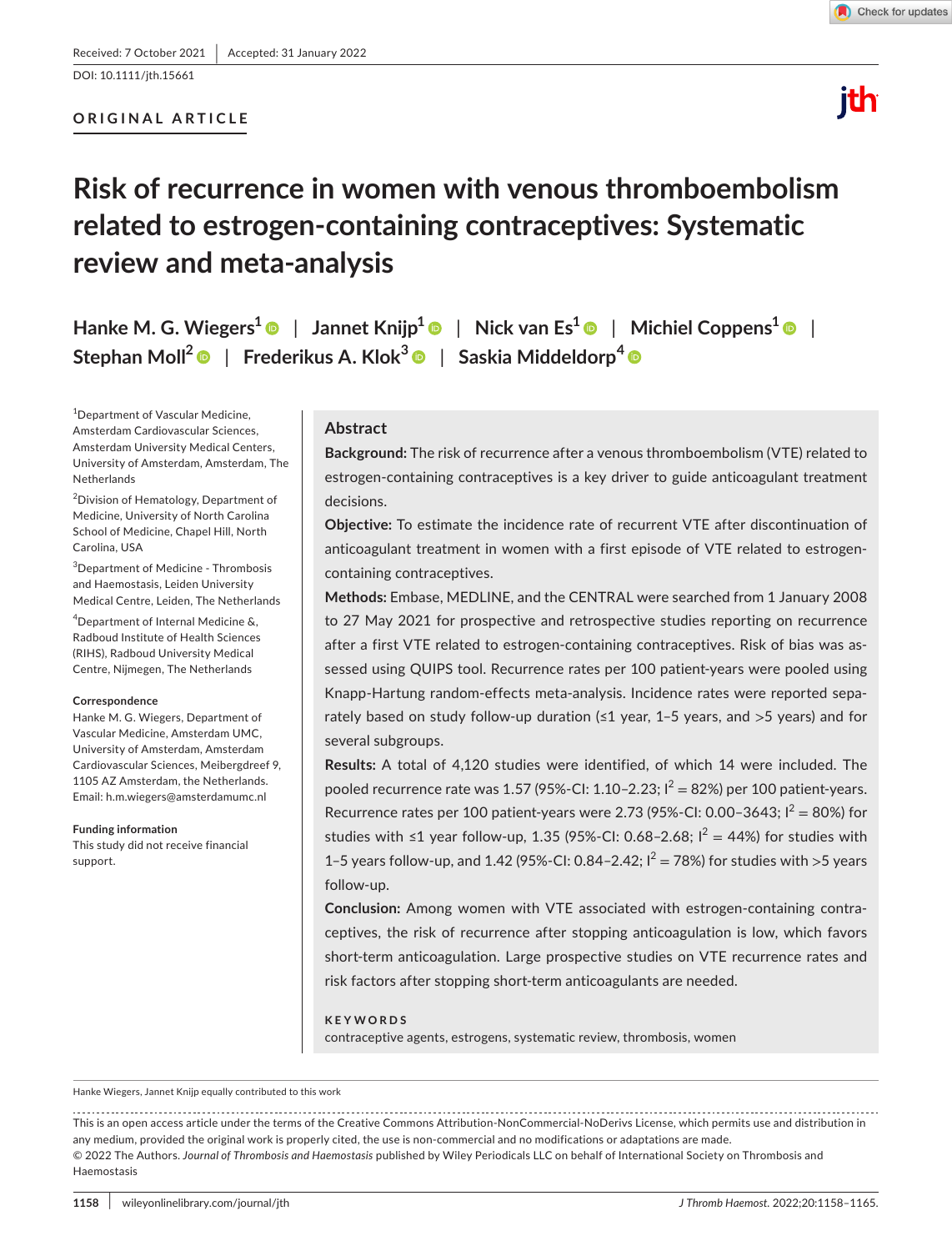## **1**  | **INTRODUCTION**

The use of estrogen-containing contraceptives is associated with a twoto six-fold increased risk of venous thromboembolism (VTE). However, whether an estrogen-containing contraceptive-related VTE can be classified as 'unprovoked' or 'provoked' remains controversial.<sup>1–3</sup> Although the American Society of Hematology guidelines define the use of estrogen-containing contraceptives as a minor transient risk factor, others consider estrogen-containing contraceptive related VTE to be unprovoked.<sup>2</sup> This classification is clinically relevant as it has implications for duration of treatment. Patients with VTE provoked by a major transient risk factor, such as surgery with general anesthesia for >30 min, can be treated with short-term anticoagulant therapy for 3–6 months as the estimated risk of recurrence is considered to be low. Indefinite treatment is suggested in those with an unprovoked VTE, i.e. without any risk factors, if the bleeding risk is low. $4.5$  The duration of treatment in patients with a minor transient risk factor is, however, debatable. Whereas the ASH guidelines suggest short-term treatment of VTE associated with a minor transient risk factor, such as estrogen-containing contraceptives, the European Society of Cardiology (ESC) guideline states that indefinite treatment should be considered in women with VTE related to estrogen therapy based on an estimated long-term risk of recurrence of 3-8% per year.<sup>6</sup> However, if a pulmonary embolism (PE) occurs in the first 3 months after initiation of estrogen-containing contraceptives, discontinuation of anticoagulation after 3 months could be considered if hormonal contraceptives are also discontinued.<sup>7,8</sup>

Several studies evaluated the risk of recurrence after a first VTE related to estrogen-containing contraceptives, but often had a small sample size, included heterogeneous groups of women, or reported conflicting results. These limitations add to the uncertainty about the risk of recurrence after VTE related to estrogen-containing contraceptives, and whether these women can safely stop anticoagulant therapy after the initial treatment phase of 3 months. Summary data with precise estimates are needed to improve counselling and optimize treatment strategies. Therefore, the objective of this systematic review was to estimate the incidence rate of recurrent VTE after discontinuation of anticoagulant treatment in women with a first episode of VTE related to estrogen-containing contraceptives.

### **2**  | **METHODS**

The study protocol was developed using guidance from the preferred reporting items for systematic review and meta-analysis protocols (PRISMA-P) statement<sup>9</sup> and was registered in PROSPERO (ID:  $CRD42021243871$ . This report adheres to the PRISMA guidelines<sup>10</sup> (Table S1).

#### **2.1**  | **Search strategy**

Citations from three systematic reviews that also evaluated the recurrence risk after a first VTE were collected, as these systematic

#### **Essentials**

- Data on recurrence risk after a venous thromboembolism related to estrogen use are conflicting
- Summary data with precise estimates are needed to guide anticoagulant treatment decisions
- The rate of recurrence after stopping anticoagulation is low (1.57 per 100 patient-years)
- These results support short-term anticoagulation

reviews used similar in- and exclusion criteria.<sup>11-13</sup> Thereafter. Embase, MEDLINE, and the Cochrane Central Register of Controlled Trials were searched from 1 January 2008 (date of the most recent previous systematic review) to 27 May 2021. The search included terms related to 'venous thromboembolism', 'recurrent', 'anticoagulant treatment' (see Table S2 for complete search string). The search was restricted to studies on adult humans. Reference lists of included articles were hand-searched for additional studies.

## **2.2**  | **Study selection**

Two authors (JK, HW) independently screened titles, abstracts, and full text. Discrepancies were resolved with help of a third author (NvE). Randomized controlled trials, retrospective cohort studies, or prospective cohort studies were included if (1) studies enrolled patients with a mean age below 50 years with a first episode of objectively confirmed, symptomatic VTE (deep vein thrombosis or pulmonary embolism) related to estrogen use; (2) patients had completed at least 3 months of anticoagulant treatment; (3) patients were followed after discontinuation of anticoagulant treatment; (4) recurrent VTE events were reported during follow-up; (5) the rate of the recurrence was reported and (6) the article was written in English, Dutch, French, German or Spanish. If multiple studies reported on the same cohort, the most appropriate one for our study question was included. Studies were excluded if the study population was restricted to cancer.

## **2.3**  | **Data extraction**

Two authors independently (JK, HW) extracted data from eligible studies using a standardized form. Data were extracted on study design, study population, age, follow-up period, site of index VTE, anticoagulant treatment, definition used for contraceptive-related index VTE, number of patients with contraceptive-related index VTE, number of patients with thrombophilia or other provoking factors during index VTE, number and/or rate of recurrent VTE and the number of patient-years of follow-up for our group of interest i.e. young women using estrogen-containing contraceptives.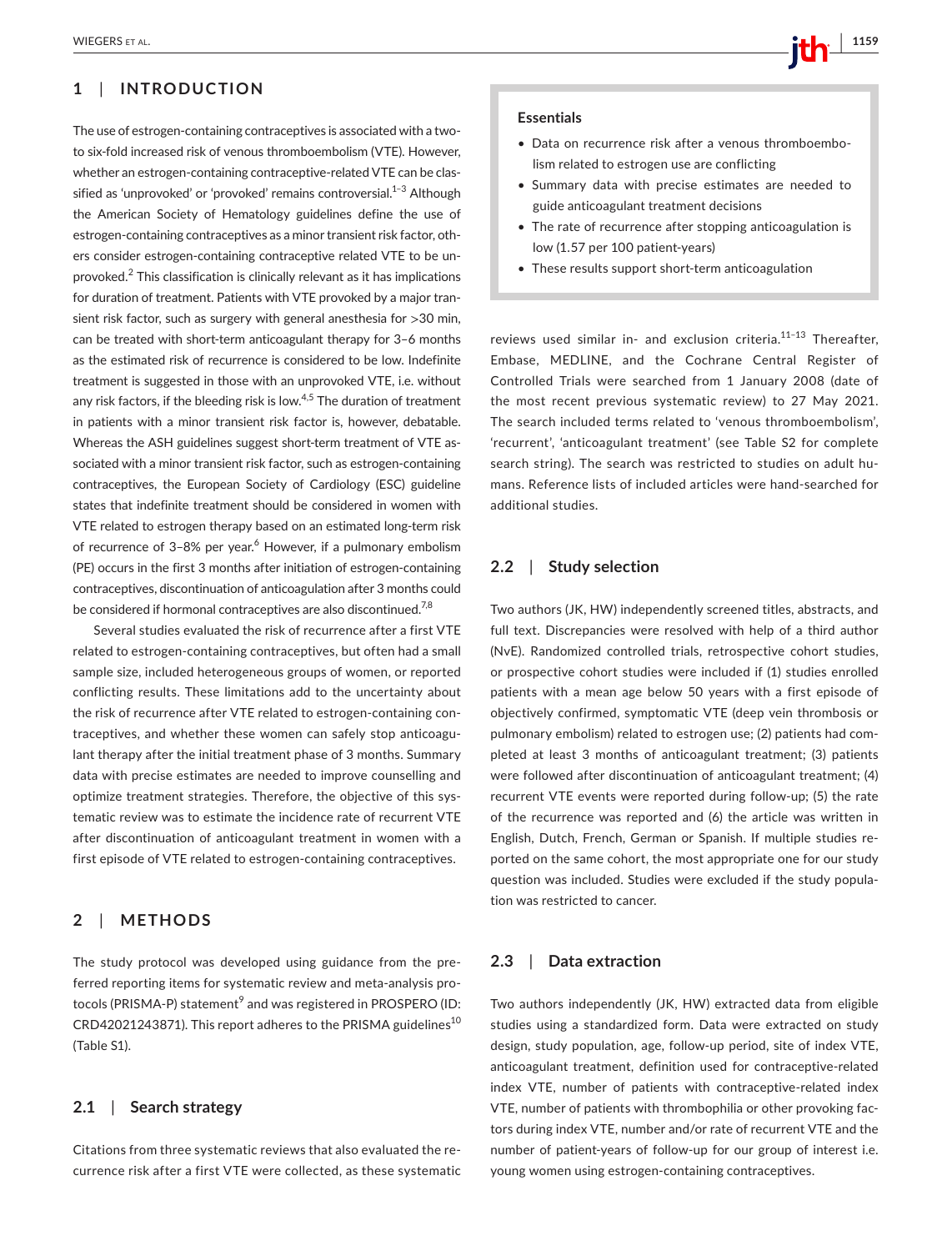#### **2.4**  | **Assessment of risk of bias**

Risk of bias was assessed for each selected study using the Quality In Prognosis Studies (QUIPS) tool using pre-specified criteria (Table S3). The domain 'confounding' was excluded from the assessment since we did not compare two groups in the main outcome, but rather an absolute rate rather, which is not subject to confounding. However, we did evaluate risk factors that could possibly affect this rate in several subgroup analyses. Risk of bias was judged as 'low', 'unclear/ moderate', or 'high'. A sensitivity analysis was performed restricted to studies not judged to be at high risk of bias in any of the domains.

#### **2.5**  | **Study population analysis**

The primary analysis was restricted to our group of interest, i.e. young women using estrogen-containing contraceptives, which included combined oral estrogen-containing contraceptives and estrogencontaining vaginal patches or rings. This analysis comprised studies that either exclusively included women with a mean age of less than 50 years using estrogen-containing contraceptives or that provided outcomes for this specific subgroup in the manuscript. If the type of oral contraceptives was not specified in the study, we assumed that estrogens were included, as combined oral contraceptives are the most commonly used agents. When data were provided for various age subgroups, data from patients <50 years of age were used, since contraceptive users are usually younger. Studies reporting on combined groups including both HRT and OC were included only when the mean age was below 50 years. Studies reporting on combined groups including pregnant or postpartum patients were excluded since recurrence risk estimates may be different.

## **2.6**  | **Statistical analysis**

For each included study, the rate of recurrence (with its 95% CI), expressed as the number of VTE events per 100 patient-years, was calculated from the number of recurrent VTE events and the number of patient-years of follow-up. If these data were not reported directly they were estimated from the provided data as follows: Patient-years could be calculated from the mean or median duration of follow-up and the number of patients. For example, if mean or median follow-up was 4 years and the number of patients was 100, we estimated the total number of patient-years to be 400 ( $n = 7$ ). The rate of recurrence could be estimated by annualizing the cumulative incidence reported by Kaplan–Meier estimates. For example, if the cumulative incidence at 5 years was 15%, we estimated the annualized rate of recurrence to be 3.0 per 100 patient-years ( $n = 1$ ).

Results were pooled using a random-effects model with inverse variance weighting and a logit transformation with 0.5 used as continuity correction. The Knapp Hartung method was applied and the Sidik-Jonkman estimator was used to estimate the betweenstudy variance ( $\tau^2$ ). The degree of statistical heterogeneity between studies was assessed using the  $I^2$  statistic (>75% considered substantial). Potential publication bias was explored by a funnel plot.

#### **2.7**  | **Subgroup analyses**

Subgroup analyses were performed for; (1) studies including patients with high-risk types of thrombophilia (defined as protein S or C deficiency, antithrombin deficiency, antiphospholipid syndrome, homozygous factor V Leiden or prothrombin gene mutation, heterozygosity for both factor V Leiden and the prothrombin gene mutation); (2) studies in which other provoking factors, as defined according to the ISTH, $^3$  were present at the time of the estrogencontaining contraceptive-related VTE; (3) studies including patients who used extended anticoagulation or started follow-up before discontinuation of treatment; (4) studies in which all patients definitely stopped hormonal use after the first VTE or were strongly discouraged to continue. In addition, studies were grouped according to their median or mean duration of follow-up: ≤1 year, 1–5 years, and >5 years.

Analyses were performed with R computing software, version 4.0.3 (R Foundation for Statistical Computing, Vienna, Austria; [www.r-project.org](http://www.r-project.org)), in particular using the *meta* package version 4.18–1.

#### **3**  | **RESULTS**

#### **3.1**  | **Study selection**

A total of 4120 records were identified by the database search and 41 citations were collected from previous systematic reviews. The flowchart is shown in Figure 1. 3777 records remained after removal of duplicates of which 3163 were excluded after screening of titles and abstracts. A further 600 articles were excluded after full text screening, mainly because no results were reported on our group of interest ( $n = 427$ ), the study population was not applicable to the primary analysis ( $n = 12$ ), the design was inappropriate (*n* = 105), only data for recurrent VTE were reported during the initial treatment period ( $n = 27$ ), studies reported on the same cohort (*n* = 13), or absolute numbers of events or rates were not reported  $(n = 5)$ .

#### **3.2**  | **Characteristics of included studies**

Characteristics of the remaining 14 studies, that investigated women with estrogen-containing contraceptives ( $n = 3112$ ) are shown in Table 1. Sample sizes ranged from 9 to 654 women. Eleven studies were prospective cohort studies and three were retrospective cohort studies. Mean/median follow-up durations ranged from 0.7 to 9.5 years. Two studies had a follow-up duration ≤1 years,  $14,15$  six studies 1-5 years,  $16-21$  and six studies > 5 years.  $22-27$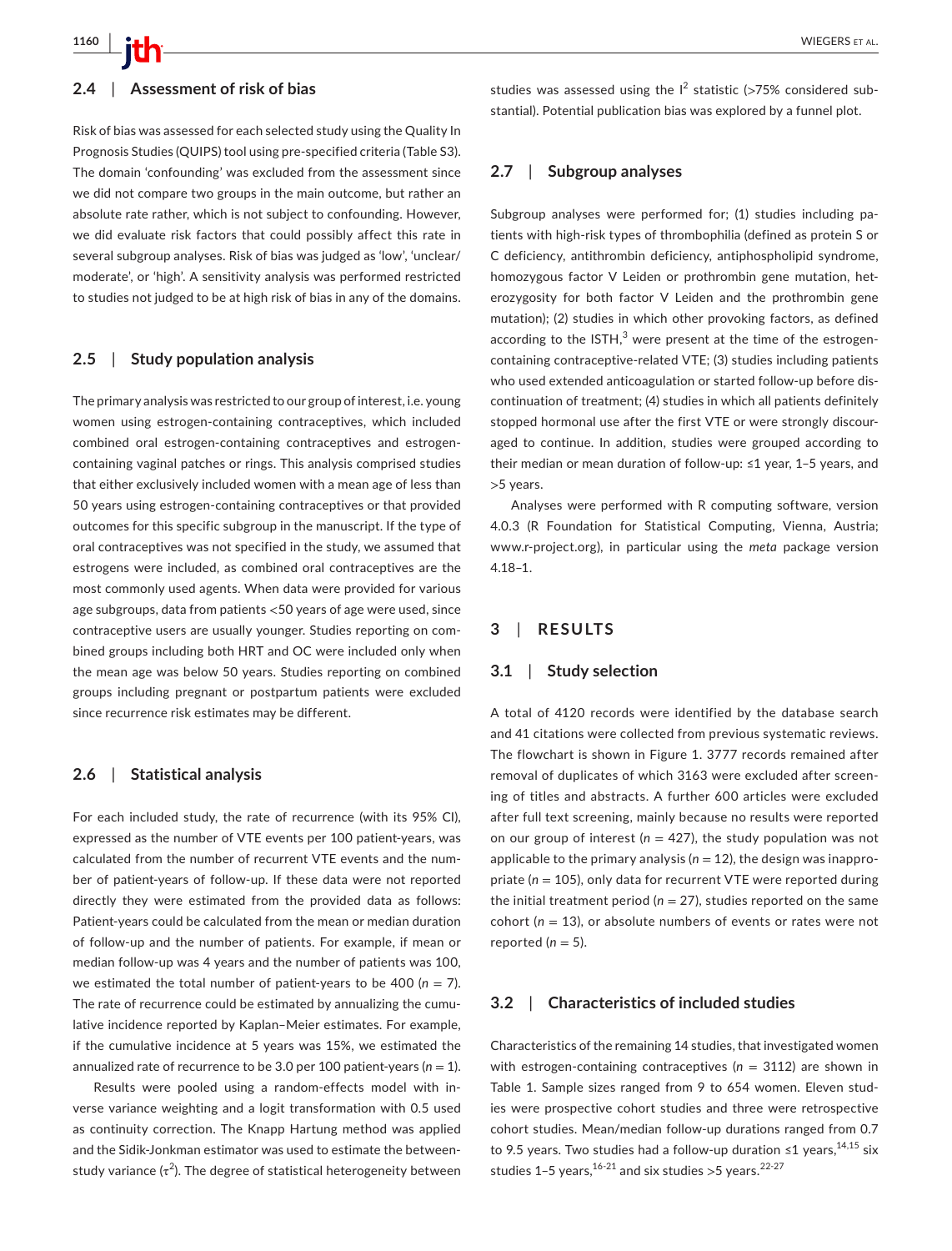



**FIGURE 1** PRISMA Flowchart

#### **3.3**  | **Risk of bias**

Using the pre-specified QUIPS criteria, one out of 14 studies was judged to be at high risk of bias for one bias domain because of no clear description of recurrent event or follow-up period, Table S3 shows criteria used for risk of bias assessment and Table S4 summarizes the risk of bias assessment for all studies. Visual inspection of the funnel plot did not indicate selective reporting (Figure S1).

## **3.4**  | **Rate of recurrence**

The pooled recurrence rate in women was 1.57 per 100 patientyears overall (95% CI: 1.10 -2.23;  $I^2 = 82%$ ) (Figure 2). The pooled recurrence rate per 100 patient-years was 2.73 (95%-CI: 0.00–3643;  $1^2 = 80\%$ ) in studies with ≤1 year follow-up, 1.35 (95%-CI: 0.68–2.68  $I^2 = 44\%)$  for studies with 1-5 years follow-up, and 1.42(95%-CI: 0.84–2.42;  $I^2 = 78\%$ ) for studies with >5 years follow-up (Table 2). Results were consistent in the sensitivity analysis in which one study, judged to be at high risk of bias in one bias domain, was excluded (pooled rate 1.41; 95% CI: 1.04-1.92;  $I^2 = 63$ %; Figure S2).

#### **3.5**  | **Subgroup analyses**

The pooled rate of recurrence among studies including patients with high-risk thrombophilia (*n* = 4) was 1.95 per 100 patient-years (95% CI: 0.83-4.59;  $I^2 = 67\%$ ) compared to 1.40 per 100 patient-years (95% CI: 0.88-2.23;  $I^2 = 85%$ ) among studies that had excluded women with high-risk thrombophilia (Figure S3). The pooled rate of recurrence among studies including women with other provoking factors (*n* = 5) was 1.56 per 100 patient-years (95% CI: 0.64– 3.82;  $I^2 = 67\%$ ), compared to 1.55 per 100 patient-years (95% CI: 0.98–2.46;  $I^2 = 86\%$ ) among studies including women without other provoking factors (Figure S4). The pooled rate of recurrence among studies with anticoagulant treatment during follow-up (*n* = 1) was 0.97 per 100 patient-years (95% CI: 0.43-2.15;  $I^2$  = not applicable) compared to 1.62 per 100 patient-years (95% CI: 1.11–2.35;  $I^2 = 82\%$ ) among studies without anticoagulant treatment during follow-up (Figure S5). The pooled rate of recurrence among studies in which all patients definitely stopped hormonal use after the first VTE or were strongly discouraged to continue ( $n = 8$ ) was 1.31 per 100 patient-years (95% CI: 0.71–2.4;  $I^2 = 87$ %) compared to 1.87 per 100 patient-years (95% CI: 1.18-2.96;  $I^2 = 68$ %) among studies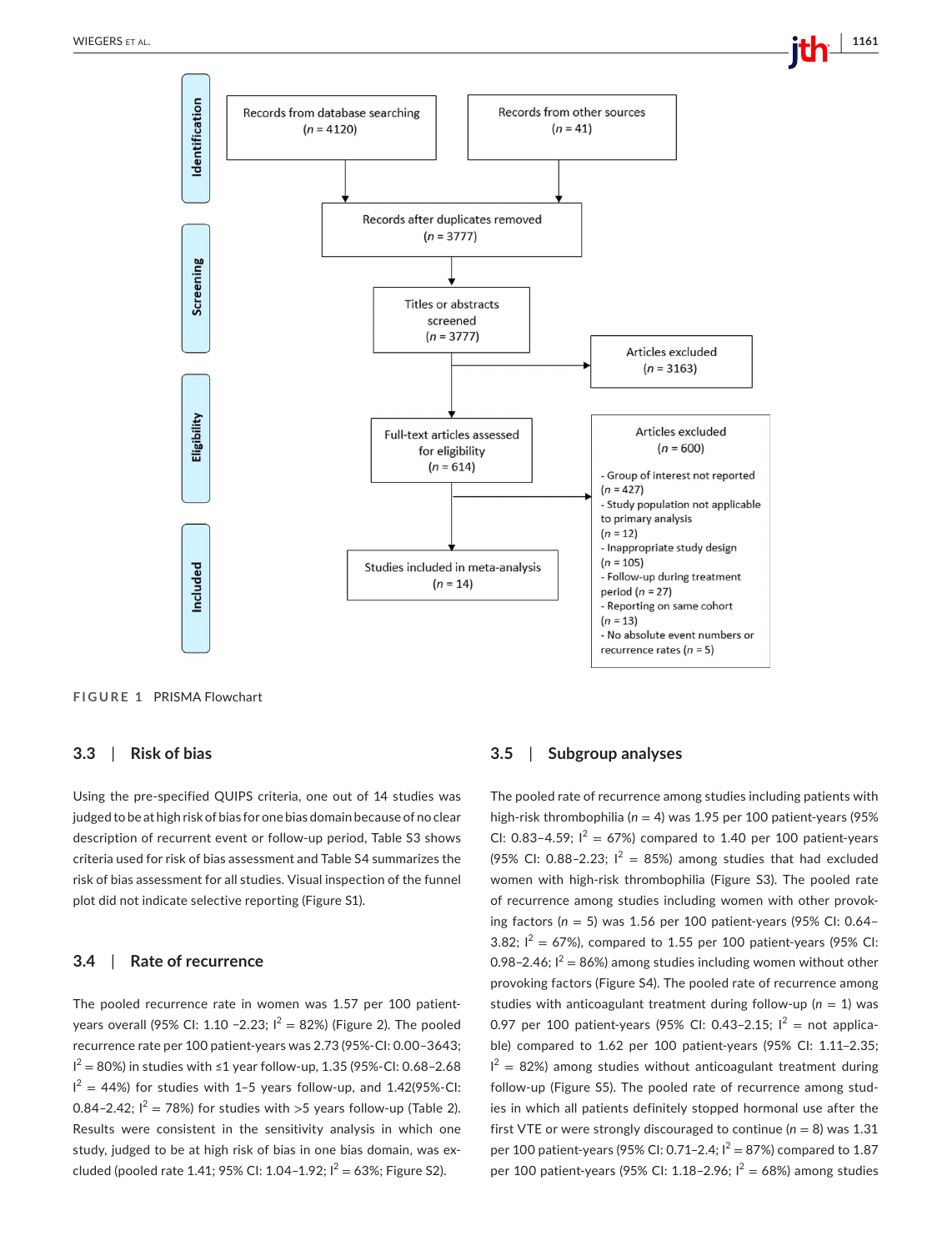| Definition of hormonal contraceptive use                    | Using COC at the time of index VTE | COC containing users        | OC use <30 days before VTE | VTE related to estrogen-containing<br>treatment: HRT or estrogen-<br>containing contraceptives | Estrogen containing contraceptives at the<br>time of index VTE                                                                                                             | COC use <3 months preceding index VTE                  | VTE while on estrogen therapy<br>(contraceptives or HRT) | Hormone users: OC or HRT in the<br>6 months prior to index VTE | VTE occurring during OC use | patches and intravaginal devices) or<br>menopausal HT at the time of VTE<br>Use of CHC (oral tablets, dermal | Exogenous estrogen (patch, ring, OC or<br>HRT) | VTE during COC use or less than 1 month<br>after discontinuation of COC | Women with CHC-associated first VTE | Oral contraceptive use <3 months before<br>index VTE |
|-------------------------------------------------------------|------------------------------------|-----------------------------|----------------------------|------------------------------------------------------------------------------------------------|----------------------------------------------------------------------------------------------------------------------------------------------------------------------------|--------------------------------------------------------|----------------------------------------------------------|----------------------------------------------------------------|-----------------------------|--------------------------------------------------------------------------------------------------------------|------------------------------------------------|-------------------------------------------------------------------------|-------------------------------------|------------------------------------------------------|
| Women in the group of interest,<br>$\overline{\phantom{a}}$ | 49                                 | 654                         | 77                         | containing contraceptives)<br>318 (4 HRT, 314 estrogen                                         | ring, 2; transdermal patch, 5;<br>contraceptives, 26; vaginal<br>or second generation oral<br>contraceptives, 209; first<br>275 (third generation oral<br>unspecified, 33) | 79                                                     | 58                                                       | 602 ( $OC n = 562$ (of which 465<br>COC); $HRT n = 40$         | 175                         | 240                                                                                                          | 291                                            | 160                                                                     | 125                                 | $\sim$                                               |
| Mean or median follow-up<br>duration, year <sup>*</sup>     | 5.7                                | 1.4                         | 7.3                        | 9.5                                                                                            | 6.3                                                                                                                                                                        | 3.0                                                    | 5.0                                                      | 0.7                                                            | 5.0                         | 5.2                                                                                                          | 1.0                                            | 6.2                                                                     | 3.1                                 | 4.2                                                  |
| or median age,<br>Mean<br>year <sup>*</sup>                 | 32, COC users <50 years            | 32, COC users               | women<br>43, all           | women<br>33, all                                                                               | 38, estrogen users                                                                                                                                                         | DVT; 32 proximal<br>36, COC-users distal<br>DVT; 31 PE | 38 estrogen users                                        | 32, hormone users aged<br>$-44$<br>15                          | 45 all women                | 36, women aged<br><50 years                                                                                  | patients, subgroup<br><50 years<br>54, all     | I women<br>26, all                                                      | 29, CHC users                       | patients<br>44, all                                  |
| Overall Women in<br>study, n                                | 322                                | 1513                        | 272                        | 560                                                                                            | 630                                                                                                                                                                        | 220                                                    | 179                                                      | 4170                                                           | 453                         | 974                                                                                                          | 1213                                           | 172                                                                     | 125                                 | $\overline{74}$                                      |
| Study design                                                | Prospective cohort                 | Retrospective<br>cohort     | Prospective cohort         | Prospective cohort                                                                             | Prospective cohort                                                                                                                                                         | Prospective cohort                                     | Prospective cohort                                       | Prospective cohort                                             | Prospective study           | Prospective cohort                                                                                           | Prospective cohort                             | Retrospective<br>cohort                                                 | Prospective cohort<br>study         | Prospective cohort                                   |
| Author, year                                                | $Aziz^{23}$                        | Blanco-Molina <sup>16</sup> | Christiansen $^{24}$       | De Moreuil <sup>25</sup>                                                                       | Eischer <sup>26</sup>                                                                                                                                                      | $\mathsf{Gal}$ anaud $^{17}$                           | Kearon <sup>19</sup>                                     | Kiconco <sup>14</sup>                                          | Kyrle <sup>18</sup>         | Ljungqvist <sup>22</sup>                                                                                     | Rodger <sup>15</sup>                           | Roussel <sup>27</sup><br>Vaillant-                                      | $V$ lijmen <sup>21</sup>            | Zabczyk <sup>20</sup>                                |

TABLE 1 Characteristics of studies included in meta-analysis on women using estrogen-containing contraceptives **TABLE 1** Characteristics of studies included in meta-analysis on women using estrogen-containing contraceptives

Note: \*Data reported in studies most applicable. *Note:* \*Data reported in studies most applicable.

Abbreviations: AC, Anticoagulation; CHC, Combined hormonal contraceptives; CI, Confidence interval; COC, Combined oral contraceptives; DVT, Deep vein thrombosis; HRT, Hormone replacement<br>therapy; IQR, Inter quartile range; Abbreviations: AC, Anticoagulation; CHC, Combined hormonal contraceptives; CI, Confidence interval; COC, Combined oral contraceptives; DVT, Deep vein thrombosis; HRT, Hormone replacement therapy; IQR, Inter quartile range; PE, Pulmonary embolism; SD, Standard deviation; VTE, Venous thromboembolism.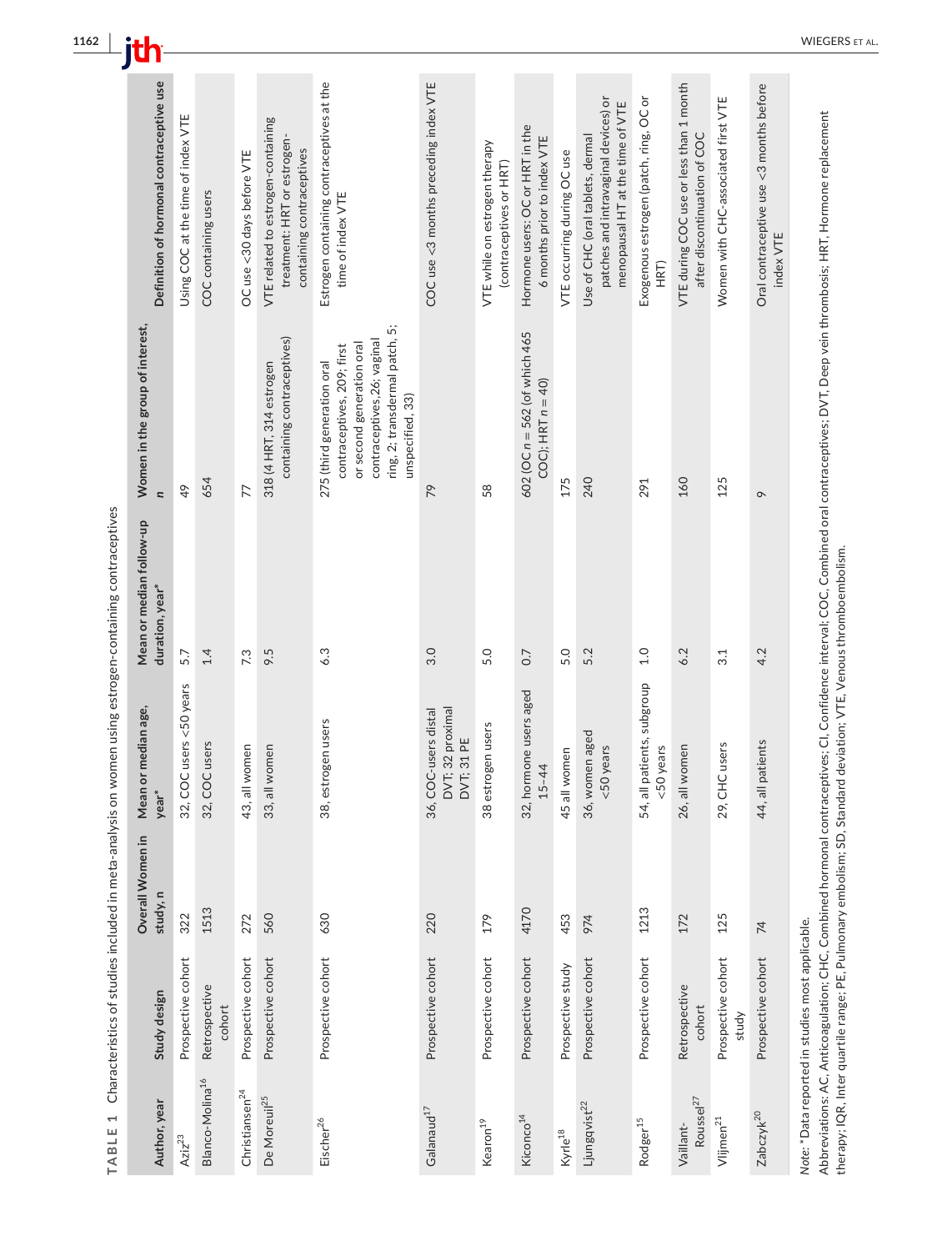**Study** Recurrent VTE Patient-years Recurrence rate (per 100 patient-years) 95% CI Weight Aziz, 2021  $[0.44; 3.10]$ 5.9% 344 1.16 Blanco-Molina, 2017  $22$ 902 244  $[1.61; 3.70]$ 9.8%  $2.15$ Christiansen, 2005  $\overline{6}$ 621 0.97  $[0.43]$  $7.1%$ 35 2439 De Moreuil 2021  $144$  $11.03 \div 2.001$ 10.4% Eischer, 2014 14 1742 0.80  $I(0.48)$ 1.361  $90%$ Galanaud, 2020  $\overline{1}$ 237  $0.42$  $[0.06]$ 3.001  $2.4%$ Kearon, 2019 235 0.43  $[0.06]$  $3.02]$  $24%$ Kiconco, 2017 57 1308 4.36  $[3.36]$  $5.65$ 10.8% **Kyrle, 2004**  $10$ 875 1.14  $[0.61]$  $2.121$ 8.3% Ljungqvist, 2014  $12$ 828 1.45  $10.82<sup>5</sup>$ 2.551 8 7%  $\overline{4}$ 291 1.37  $366$ 59% Rodger, 2017  $10.52$ Vaillant-Roussel, 2011  $31$ 987  $3.14$  $[2.21]$ 10.2% 4.47 385 1.30  $[0.54; 3.12]$ 5 6.6% Vliimen, 2016 Zabczyk, 2017 1 38 2.63  $[0.37:18.68]$  $24%$ Random effects model 1.57  $[1.10; 2.23]$ 100.0% **Prediction interval**  $[0.48; 5.09]$ Heterogeneity:  $l^2 = 82\%$ ,  $\tau^2 = 0.2664$ ,  $p \le 0.01$  $\boldsymbol{6}$ 8  $10$  $\theta$ 2 4

**FIGURE 2** Pooled rate of recurrent VTE **i**n women with estrogen-containing contraceptives

**TABLE 2** Pooled rates of recurrent venous thromboembolism classified by duration of follow-up in women with estrogencontaining contraceptives

| Duration of follow-up | Studies, n | Pooled rate per 100<br>patient-years (95% CI) |  |  |  |  |  |
|-----------------------|------------|-----------------------------------------------|--|--|--|--|--|
| $\leq$ 1 year         | 2          | 2.73 (0.00-3643.43;<br>$I^2 = 80\%)$          |  |  |  |  |  |
| $1-5$ years           | 6          | 1.35 (0.68–2.68; $I^2 = 44\%$ )               |  |  |  |  |  |
| $>5$ years            | 6          | 1.42 (0.84–2.42; $I^2 = 78\%)$                |  |  |  |  |  |

including patients who did not stop during follow-up or was not reported. (Figure S6).

## **4**  | **DISCUSSION**

In this systematic review, the rate of recurrence after stopping anticoagulant treatment for a VTE in younger women using estrogencontaining contraceptives was low, with a pooled rate of 1.57 per 100 patient-years. These findings suggest that only short-term anticoagulation for 3–6 months after an estrogen-containing related VTE could be appropriate.

Our systematic review indicates that the risk of recurrent VTE among women with a VTE related to estrogen-containing contraceptives is equivocal, likely due to differences in study design, follow-up durations, and studied populations. This is reflected by the wide confidence intervals and substantial heterogeneity ( $I^2 = 82\%$ ) across studies in the meta-analysis.

Currently, it is still debated whether anticoagulation can safely be stopped in women after an estrogen-containing contraceptive related VTE. Three prospective studies concluded that the risk after recurrence was similar for women with hormone related versus unprovoked VTE. $2,15,23$  Yet, the point estimate of the hazard ratio indicated a 40%–50% lower incidence although not statistically significant. However, in the counselling for long-term secondary

prevention, this is less relevant than the absolute recurrence rate in women with a hormone related VTE.

Consistent guidance on decisions regarding treatment duration for a VTE related to estrogen-containing contraceptives is lacking. The 2020 American Society of Hematology (ASH) guideline recommends short-term treatment of 3–6 months for patients with VTE provoked by a transient risk factor, which includes estrogen use.<sup>4</sup> In contrast, the 2019 ESC guideline categorizes estrogen use within the group of 'intermediate' recurrence risk (3%–8% per year), which includes both unprovoked VTE and VTE provoked by minor transient risk factor, suggesting extended (also termed long-term, or indefinite) oral anticoagulation.<sup>6</sup> Only in women with a diagnosis of PE within 3 months after the initial start of estrogen-containing contraceptives, discontinuation of anticoagulation could be considered.<sup>7,8</sup>

The overall pooled recurrence rate of 1.57% per year in this systematic review is well below the ESC threshold to classify patients as 'intermediate' recurrence risk. Even in the analysis restricted to studies with a follow-up duration of ≤1 year and, in various high-risk subgroup analysis, the risk point estimate of the did not exceed this threshold of 3% per year, which has been considered by some as the threshold above which the benefit of long-term anticoagulation in preventing recurrent VTE outweighs the major bleeding risk.

The present study has limitations. First, we found evidence of substantial heterogeneity in most of the meta-analyses. The most likely explanation for this heterogeneity is a difference in study populations between studies, as differences were observed in age, types of hormones and additional risk factors. We performed several pre-specified subgroup analyses, which could not fully explain the heterogeneity. This issue could potentially be explored better in future studies using a meta-analysis of individual patient data or in large prospective natural history studies of VTE recurrence rate and risk factors for recurrence in patients who stop anticoagulation after 3–6 months. Second, although the vast majority of women used estrogen contraceptive pills, some patients used different types of estrogen-containing hormones (i.e. patches or rings) which may be associated with different recurrence rates. In addition, different formulations of estrogen contraceptive pills were used, which may also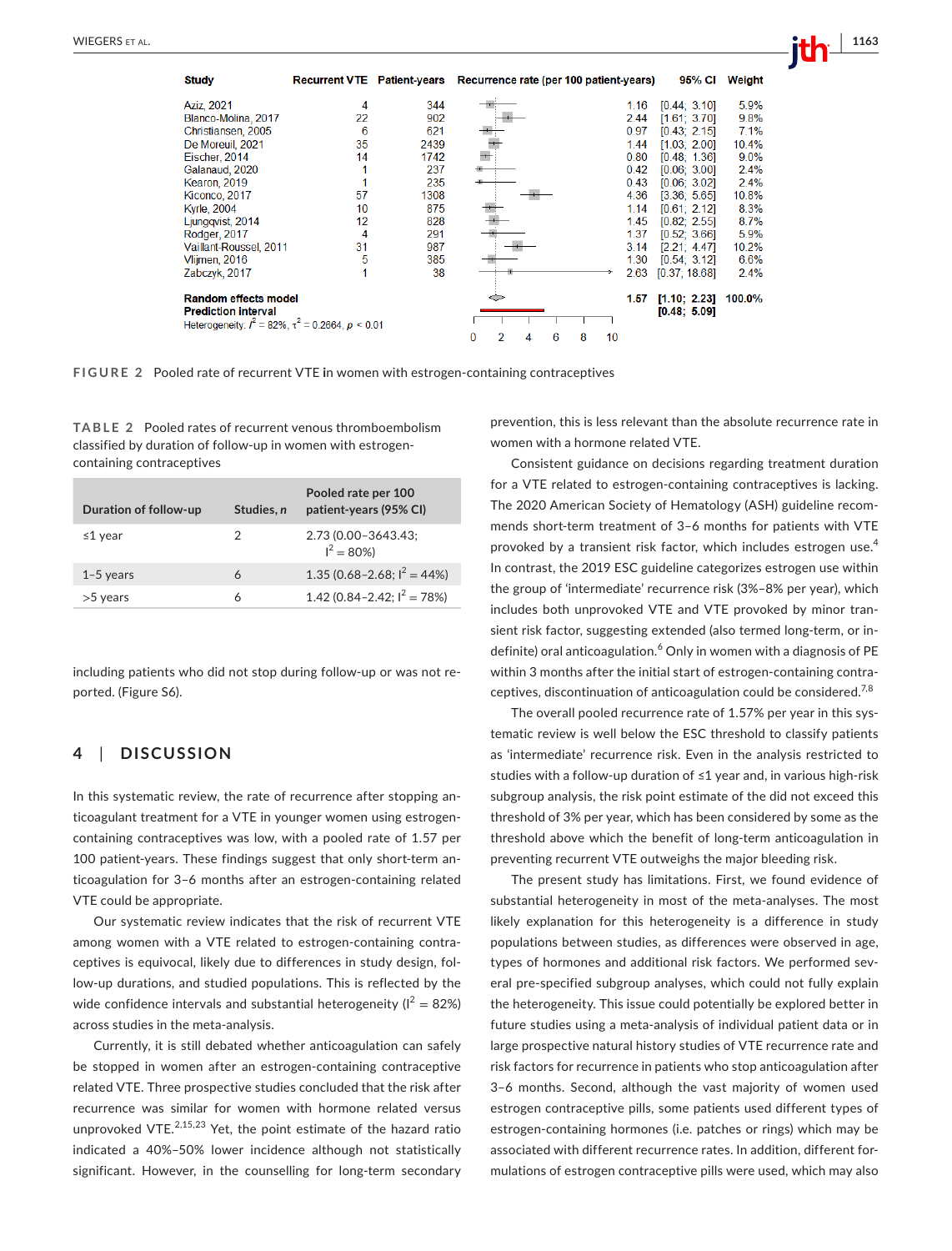be associated with varying recurrence rates. Insufficient data were available in the original studies to perform subgroup analyses on type of estrogen-containing contraceptives. Besides limited data on this specific patient population, knowledge on what risk factors for recurrence are contributing - such as age, BMI, length of estrogencontraceptive use prior to VTE, post thrombotic syndrome, D-dimer results, were also lacking. Third, the duration of anticoagulation prior to discontinuation differed across studies. However, many studies have shown that the duration of the initial anticoagulation period is unlikely to significantly impact the recurrence rate, as long as at least 3 months of anticoagulation have been given.<sup>12</sup> Fourth, in this systematic review we did not estimate incidence rates for standardized time intervals. We restricted our systematic review to data provided by studies instead of individual patient data and studies did not provide VTE events per time interval. Lastly, we did not assess long-term sequelae of recurrent VTE, such as impact on quality of life or post-thrombotic syndrome, that should also be taken into account in guidance of optimal anticoagulant treatment.

The risk of VTE recurrence in women with estrogen-containing contraceptives appears to be low, which supports short-term anticoagulation for 3–6 months after VTE related to estrogen-containing contraceptives. However, data and contributing risk factors for this specific patient population are limited and strong recommendations about duration of anticoagulants cannot be made. Large prospective studies on VTE recurrence rates and risk factors for recurrence are needed in patients with VTE associated with estrogen-containing contraceptives who stop anticoagulation after 3–6 months.

#### **CONFLICT OF INTEREST**

HW and JK have nothing to disclose. NvE reports advisory board fees from Bayer, Daiichi Sankyo, and LEO Pharma, which were transferred to his institution, all outside the submitted work. MC reports personal fees from Bayer, Boehringer Ingelheim, Bristol-Myers Squib, CSL Behring, Daiichi Sankyo, Pfizer, Portola, and Sanquin Blood Supply, all outside the submitted work. STM reports consulting fees from Bristol-Myers-Squibb, outside the submitted work. FAK reports research grants from Bayer, Bristol-Myers-Squibb, Boehringer-Ingelheim, Daiichi-Sankyo, MSD and Actelion, the Dutch Heart foundation (2017T064) and the Dutch Thrombosis association, all outside the submitted work. SAM reports grants and personal fees from Bayer, BMS Pfizer, Boehringer Ingelheim, Daiichi Sankyo, Portola, all during the conduct of the study; personal fees form Abbvie, personal fees from Sanofi, all outside the submitted work.

#### **AUTHOR CONTRIBUTIONS**

Saskia Middeldorp and Stephan Moll conceived the study. Hanke Wiegers and Jannet Knijp designed the study protocol, performed the search, screened for eligible studies and performed data extraction. Hanke Wiegers and Jannet Knijp performed all statistical analyses, supervised by Nick van Es. Hanke Wiegers and Jannet Knijp drafted the manuscript. All authors interpreted the results, reviewed drafts and approved the final draft of the manuscript.

#### **ORCID**

Hanke M. G. Wiegers<sup>1</sup> <https://orcid.org/0000-0003-0488-7529> *Jannet Knij[p](https://orcid.org/0000-0002-3139-4933)* <https://orcid.org/0000-0002-3139-4933> *Nick van Es* <https://orcid.org/0000-0001-5256-6346> *Michiel Coppens* <https://orcid.org/0000-0001-6891-9062> *Stephan Moll* <https://orcid.org/0000-0001-8573-7930> *Frederikus A. Klo[k](https://orcid.org/0000-0001-9961-0754)* <https://orcid.org/0000-0001-9961-0754> *Saskia Middeldorp* <https://orcid.org/0000-0002-1006-6420>

#### **REFERENCES**

- 1. Le Gal G, Kovacs MJ, Carrier M, et al. Risk of recurrent venous thromboembolism after a first oestrogen-associated episode: data from the REVERSE cohort study. *Thromb Haemost*. 2010;104:498-503.
- 2. Middeldorp S, Iorio A. Oral contraceptive use is a provoking factor for venous thromboembolism Saskia Middeldorp professor of medicine.
- 3. Kearon C, Ageno W, Cannegieter SC, Cosmi B, Geersing G-J, Kyrle PA. Categorization of patients as having provoked or unprovoked venous thromboembolism: guidance from the SSC of ISTH. *J Thromb Haemost*. 2016;14:1480-1483. Blackwell Publishing Ltd.
- 4. Ortel TL, Neumann I, Ageno W, et al. American society of hematology 2020 guidelines for management of venous thromboembolism: treatment of deep vein thrombosis and pulmonary embolism. *Blood Advances*. 2020;4693-4738. American Society of Hematology
- 5. Kearon C, Akl EA, Ornelas J, et al. Antithrombotic therapy for VTE disease: CHEST guideline and expert panel report. *Chest*. 2016;149:315-352. American College of Chest Physicians.
- 6. Konstantinides SV, Meyer G, Bueno H, et al. 2019 ESC Guidelines for the diagnosis and management of acute pulmonary embolism developed in collaboration with the European respiratory society (ERS). *Eur Heart J*. 2020:543-603. Oxford University Press.
- 7. Konstantinides SV, Meyer G, Bueno H, et al. 2019 ESC Guidelines for the diagnosis and management of acute pulmonary embolism developed in collaboration with the European Respiratory Society (ERS): supplementary data. *Eur Heart J*. 2020;41:543-603.
- 8. Klok FA, Ageno W, Ay C, et al. Optimal follow-up after acute pulmonary embolism: a position paper of the European society of cardiology working group on pulmonary circulation and right ventricular function, in collaboration with the European society of cardiology working group on ather. *Eur Heart J*. 2021;1-7.
- 9. Moher D, Shamseer L, Clarke M, et al. Preferred reporting items for systematic review and meta-analysis protocols (PRISMA-P) 2015 statement. *Syst Rev*. 2015;4:1.
- 10. Page MJ, McKenzie JE, Bossuyt PM, et al. The PRISMA 2020 statement: an updated guideline for reporting systematic reviews. *BMJ*. 2021;372:n71.
- 11. Iorio A, Kearon C, Filippucci E, et al. Risk of recurrence after a first episode of symptomatic venous thromboembolism provoked by a transient risk factor: a systematic review. *Arch Intern Med United States*. 2010;170:1710-1716.
- 12. Douketis J, Tosetto A, Marcucci M, et al. Risk of recurrence after venous thromboembolism in men and women: patient level metaanalysis. *BMJ*. 2011;342:535.
- 13. Khan F, Rahman A, Carrier M, et al. Long term risk of symptomatic recurrent venous thromboembolism after discontinuation of anticoagulant treatment for first unprovoked venous thromboembolism event: systematic review and meta-analysis. *BMJ*. 2019;366.
- 14. Kiconco S, Abdul Sultan A, Grainge MJ. Recurrence risk of venous thromboembolism and hormone use in women from England: a cohort study using clinical practice research datalink. *Br J Haematol*. 2017;177:127-135. Blackwell Publishing Ltd.
- 15. Rodger MA, Le Gal G, Anderson DR, et al. Validating the HERDOO2 rule to guide treatment duration for women with unprovoked